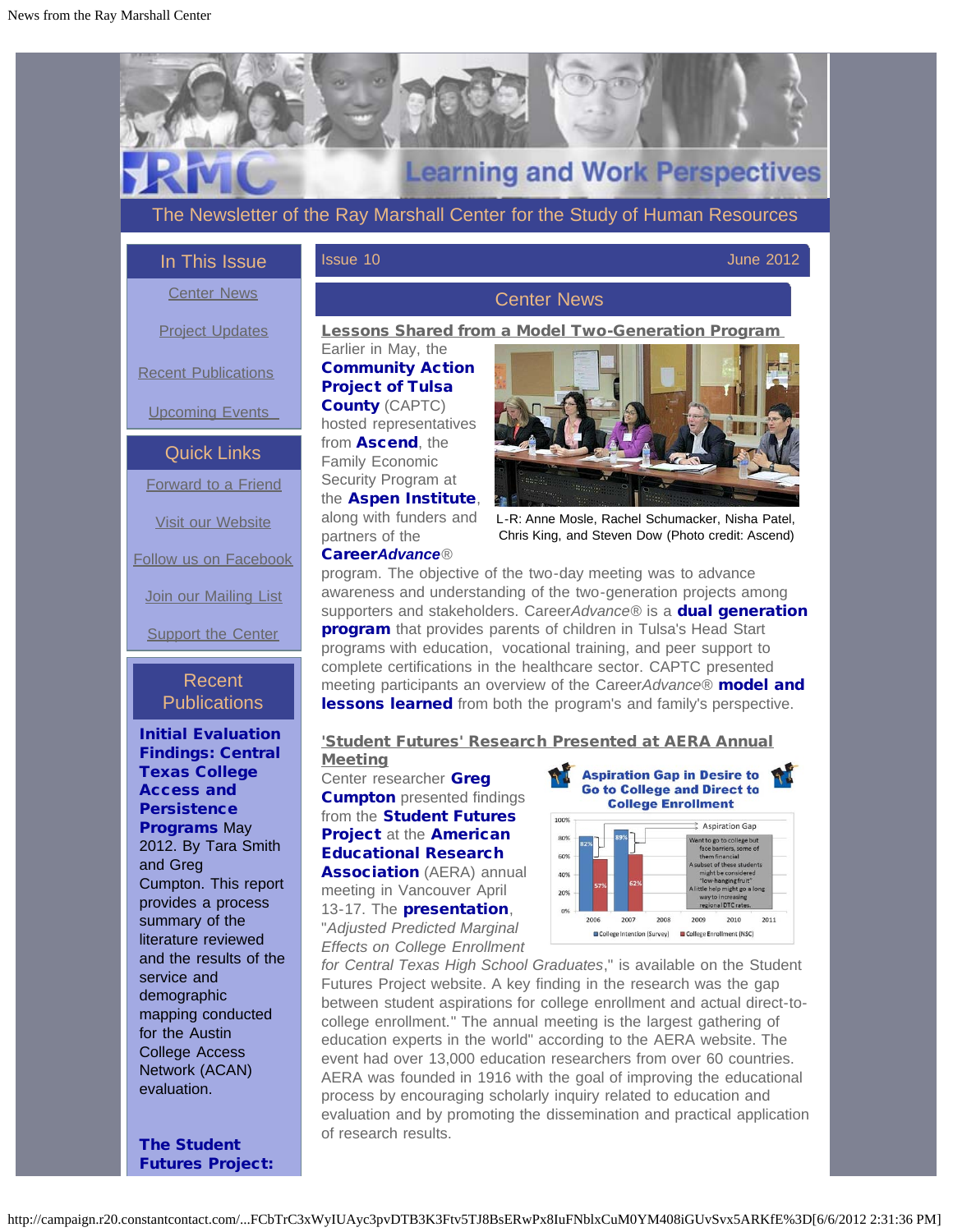[Meeting the](http://r20.rs6.net/tn.jsp?e=001v6ZMKIMt8gUo8fkyF5NHmMAM1FhUqH_FOCJ37AM0TLe6Kkn2o8XVjdkXwzP_w6mQTdxqzisSlOKsnSqQ2D88MHknUYP5-TxxbEdS1UUOKcPvD9LlaNPBBME2HwcISTgGrQQSW6ehMyr_5oIXeq_wgl9dhsQIM8YtO3CEADNjDA3YhuIT0Mn8TTg11S_GcWrt) [Needs for](http://r20.rs6.net/tn.jsp?e=001v6ZMKIMt8gUo8fkyF5NHmMAM1FhUqH_FOCJ37AM0TLe6Kkn2o8XVjdkXwzP_w6mQTdxqzisSlOKsnSqQ2D88MHknUYP5-TxxbEdS1UUOKcPvD9LlaNPBBME2HwcISTgGrQQSW6ehMyr_5oIXeq_wgl9dhsQIM8YtO3CEADNjDA3YhuIT0Mn8TTg11S_GcWrt) [Locally-based](http://r20.rs6.net/tn.jsp?e=001v6ZMKIMt8gUo8fkyF5NHmMAM1FhUqH_FOCJ37AM0TLe6Kkn2o8XVjdkXwzP_w6mQTdxqzisSlOKsnSqQ2D88MHknUYP5-TxxbEdS1UUOKcPvD9LlaNPBBME2HwcISTgGrQQSW6ehMyr_5oIXeq_wgl9dhsQIM8YtO3CEADNjDA3YhuIT0Mn8TTg11S_GcWrt) **[Research](http://r20.rs6.net/tn.jsp?e=001v6ZMKIMt8gUo8fkyF5NHmMAM1FhUqH_FOCJ37AM0TLe6Kkn2o8XVjdkXwzP_w6mQTdxqzisSlOKsnSqQ2D88MHknUYP5-TxxbEdS1UUOKcPvD9LlaNPBBME2HwcISTgGrQQSW6ehMyr_5oIXeq_wgl9dhsQIM8YtO3CEADNjDA3YhuIT0Mn8TTg11S_GcWrt)** April 2012. By Greg Cumpton. This research brief includes the motivation behind the research project, an overview of project components, and recent data on postsecondary transitions, student aspirations, and enrollment.

#### [The Credential](http://r20.rs6.net/tn.jsp?e=001v6ZMKIMt8gWKidFkvNFprjjBwWe2FFN7n0e-CsY_MAxerV5dHpLMYBh4eCO2xkpaPYFf8y0l3H6q7wuB7KtKg88h94sjUKx5j0k4mjXs-bSolCY8Fp1iJjQT8tnKpKvidfQigbgG_sWHx6fIfwwe6V_EK5tdSxIU2uR09PsJTVWp_RUwG2E_T1_8OduPPoicA9-PrvxvCd5h1_eI6PtEvA==) **[Differential](http://r20.rs6.net/tn.jsp?e=001v6ZMKIMt8gWKidFkvNFprjjBwWe2FFN7n0e-CsY_MAxerV5dHpLMYBh4eCO2xkpaPYFf8y0l3H6q7wuB7KtKg88h94sjUKx5j0k4mjXs-bSolCY8Fp1iJjQT8tnKpKvidfQigbgG_sWHx6fIfwwe6V_EK5tdSxIU2uR09PsJTVWp_RUwG2E_T1_8OduPPoicA9-PrvxvCd5h1_eI6PtEvA==)**

published by the *Center for Law and Social Policy*, April 2012. By Heath Prince and Vickie Choitz. This report argues that current rates of credential attainment in the U.S. lags behind other developed countries and continued underinvestment will lead to significant credential shortfall and billions of dollars of lost revenue.

[Study of Early](http://r20.rs6.net/tn.jsp?e=001v6ZMKIMt8gVdNjIPVCRl0jeNNiJI6Y_z3KLNL9IHcm2ZYNAKrDS573WSTNBJz3JOtgyRAPa7gtm56RItbiWhlM-mQyHisyGVPOozclR5xMRhdGVJ4wsQFA-V7ULe-_Eb4MrDHF2t8SeJpUOqu6LXIsBNYdLlBAgz-eO0sVB0KPYSVAckn4q0O5LFztsnBlGM) [Education in](http://r20.rs6.net/tn.jsp?e=001v6ZMKIMt8gVdNjIPVCRl0jeNNiJI6Y_z3KLNL9IHcm2ZYNAKrDS573WSTNBJz3JOtgyRAPa7gtm56RItbiWhlM-mQyHisyGVPOozclR5xMRhdGVJ4wsQFA-V7ULe-_Eb4MrDHF2t8SeJpUOqu6LXIsBNYdLlBAgz-eO0sVB0KPYSVAckn4q0O5LFztsnBlGM) [Texas: The](http://r20.rs6.net/tn.jsp?e=001v6ZMKIMt8gVdNjIPVCRl0jeNNiJI6Y_z3KLNL9IHcm2ZYNAKrDS573WSTNBJz3JOtgyRAPa7gtm56RItbiWhlM-mQyHisyGVPOozclR5xMRhdGVJ4wsQFA-V7ULe-_Eb4MrDHF2t8SeJpUOqu6LXIsBNYdLlBAgz-eO0sVB0KPYSVAckn4q0O5LFztsnBlGM) [Relationship of](http://r20.rs6.net/tn.jsp?e=001v6ZMKIMt8gVdNjIPVCRl0jeNNiJI6Y_z3KLNL9IHcm2ZYNAKrDS573WSTNBJz3JOtgyRAPa7gtm56RItbiWhlM-mQyHisyGVPOozclR5xMRhdGVJ4wsQFA-V7ULe-_Eb4MrDHF2t8SeJpUOqu6LXIsBNYdLlBAgz-eO0sVB0KPYSVAckn4q0O5LFztsnBlGM) [Pre-K Attendance](http://r20.rs6.net/tn.jsp?e=001v6ZMKIMt8gVdNjIPVCRl0jeNNiJI6Y_z3KLNL9IHcm2ZYNAKrDS573WSTNBJz3JOtgyRAPa7gtm56RItbiWhlM-mQyHisyGVPOozclR5xMRhdGVJ4wsQFA-V7ULe-_Eb4MrDHF2t8SeJpUOqu6LXIsBNYdLlBAgz-eO0sVB0KPYSVAckn4q0O5LFztsnBlGM) [to 3rd Grade Test](http://r20.rs6.net/tn.jsp?e=001v6ZMKIMt8gVdNjIPVCRl0jeNNiJI6Y_z3KLNL9IHcm2ZYNAKrDS573WSTNBJz3JOtgyRAPa7gtm56RItbiWhlM-mQyHisyGVPOozclR5xMRhdGVJ4wsQFA-V7ULe-_Eb4MrDHF2t8SeJpUOqu6LXIsBNYdLlBAgz-eO0sVB0KPYSVAckn4q0O5LFztsnBlGM) [Results](http://r20.rs6.net/tn.jsp?e=001v6ZMKIMt8gVdNjIPVCRl0jeNNiJI6Y_z3KLNL9IHcm2ZYNAKrDS573WSTNBJz3JOtgyRAPa7gtm56RItbiWhlM-mQyHisyGVPOozclR5xMRhdGVJ4wsQFA-V7ULe-_Eb4MrDHF2t8SeJpUOqu6LXIsBNYdLlBAgz-eO0sVB0KPYSVAckn4q0O5LFztsnBlGM) March 2012 by Aletha Huston, Anjali Gupta, and Deanna Schexnayder. Findings in this report show small, but significant differences with eligible children who attended Pre-K performing better on both reading and

### Marshall: Mature Workers Contribute to Workforce and

**Economy** On May 3, [Ray](http://r20.rs6.net/tn.jsp?e=001v6ZMKIMt8gWzw1lUCFlbdhtO4xZAjLy5C8eP0v_RRlntR-Ro9AKl_1a21ku79qKesbjWosLeG8PfwSGqzuMalVPVYWWEHnz8RXHZKwWNpJgWIW9RMV2ppP5gWenLIwfn09ZOXSwfB-TOzOdCo2XrfkL4fDbHKIhl4LBQpdX4X76wYvEmIkQDNJ8QqIlhQRdM9OiocFxc2ZQcDJgpek7c2Dhw8Rryj5hqKuLbmKm1dFw=) **[Marshall](http://r20.rs6.net/tn.jsp?e=001v6ZMKIMt8gWzw1lUCFlbdhtO4xZAjLy5C8eP0v_RRlntR-Ro9AKl_1a21ku79qKesbjWosLeG8PfwSGqzuMalVPVYWWEHnz8RXHZKwWNpJgWIW9RMV2ppP5gWenLIwfn09ZOXSwfB-TOzOdCo2XrfkL4fDbHKIhl4LBQpdX4X76wYvEmIkQDNJ8QqIlhQRdM9OiocFxc2ZQcDJgpek7c2Dhw8Rryj5hqKuLbmKm1dFw=)**, Center founder and former U.S. Secretary of Labor, participated in *Tapping Mature Talent: Policies for the 21st Century Workforce*, a workforce development [conference](http://r20.rs6.net/tn.jsp?e=001v6ZMKIMt8gV2kXOPYwor7Z5j-CeLTdHCI2ZS2AqOOvHDKo1WgrghcoYS415TqIPcm3cEu2pk_FeBn_bouXVafxR_rbJ40Mbn8vOWa-PN8hz7zcj7vRnRe6Vppe0d-Bkpu2j0ralFl6ba6Za_IdpMyw==) hosted by the **[Council for](http://r20.rs6.net/tn.jsp?e=001v6ZMKIMt8gVNnJZfq3AkTHAWALVEKM9w84SpOgq64tsBsFyrgjWML9QlkQyUAOgA5qpxrJjwmf2XzH6JOe9P8gO_0-5ZVWSDNRNCL3koj3UWJhzGynVLZQ==)** 



CAEL President & CEO, Pam Tate, welcomed (L-R) Peter Cappelli; Dick Wilkerson; and Ray Marshall. (Photo credit: CAEL)

[Adult and Experiential Learning](http://r20.rs6.net/tn.jsp?e=001v6ZMKIMt8gVNnJZfq3AkTHAWALVEKM9w84SpOgq64tsBsFyrgjWML9QlkQyUAOgA5qpxrJjwmf2XzH6JOe9P8gO_0-5ZVWSDNRNCL3koj3UWJhzGynVLZQ==) (CAEL) and the [National](http://r20.rs6.net/tn.jsp?e=001v6ZMKIMt8gXM1DIzgPfRPAsjFrNrkAD261j-o36Wjjy2bIr7EuqhSbsqSRf4wgJCyFZ6KadFpoTTk2FEa7HoKHsTXVZmwK6-PhnL1UmGXRHP8TmP0Jld_AaMYn4oKiAk) **[Governors Association](http://r20.rs6.net/tn.jsp?e=001v6ZMKIMt8gXM1DIzgPfRPAsjFrNrkAD261j-o36Wjjy2bIr7EuqhSbsqSRf4wgJCyFZ6KadFpoTTk2FEa7HoKHsTXVZmwK6-PhnL1UmGXRHP8TmP0Jld_AaMYn4oKiAk)** at the National Press Club in Washington, D.C. Conference participants discussed the experiences and challenges aging workers face and explored policies and opportunities for incorporating mature workers to further strengthen the U.S. economy. Secretary Marshall sat on the first panel alongside [Peter](http://r20.rs6.net/tn.jsp?e=001v6ZMKIMt8gXMFNVDfOMNDrpLVtFuPlozn3mkzRPzZa818MqPNXVxi2dkrDWQykEcp9i7RjSQt6QHO3VPACbJptZNf5ZBIuTUpIw7dAKZ_bTM2f9JVeeZrjYvdc5dOvTJV7xwDMYD3BZI8zog8caV0Q==) [Cappelli](http://r20.rs6.net/tn.jsp?e=001v6ZMKIMt8gXMFNVDfOMNDrpLVtFuPlozn3mkzRPzZa818MqPNXVxi2dkrDWQykEcp9i7RjSQt6QHO3VPACbJptZNf5ZBIuTUpIw7dAKZ_bTM2f9JVeeZrjYvdc5dOvTJV7xwDMYD3BZI8zog8caV0Q==), director for the Center for Human Resources at the Wharton School at the University of Pennsylvania; and [Dick](http://r20.rs6.net/tn.jsp?e=001v6ZMKIMt8gUCWWtNTwXaIavsaLdRg207eqtsURjfC1Ak0otK8bbk1wHct3aQZmAF2RqoCMpqAjore_jyr_z6Syf1TrEizwTgXFhx-uxIa476yfkYRnHxLotJOMIufv470cVgz0KEpmjrCBOGJao8AiCWylmx1Q4nkHVyneOk8uZWVBz94EkPm70tUyeQhnrh6lTYOLJkaMDsNkwWbg7h8_aVtxBZhsoAgNFHp8uQ8B4SEkj_d2nqx31Cl2zXo3wRwEXyp3woRT45OQ6KZGEH0ik1oV2g2zoH4GzpEZQvjQ0=) [Wilkerson](http://r20.rs6.net/tn.jsp?e=001v6ZMKIMt8gUCWWtNTwXaIavsaLdRg207eqtsURjfC1Ak0otK8bbk1wHct3aQZmAF2RqoCMpqAjore_jyr_z6Syf1TrEizwTgXFhx-uxIa476yfkYRnHxLotJOMIufv470cVgz0KEpmjrCBOGJao8AiCWylmx1Q4nkHVyneOk8uZWVBz94EkPm70tUyeQhnrh6lTYOLJkaMDsNkwWbg7h8_aVtxBZhsoAgNFHp8uQ8B4SEkj_d2nqx31Cl2zXo3wRwEXyp3woRT45OQ6KZGEH0ik1oV2g2zoH4GzpEZQvjQ0=), former chairman and president for Michelin North America (photo above). The panel identified the many ways mature workers contribute to the workforce and the economy. In February 2012, CAEL published the [brief](http://r20.rs6.net/tn.jsp?e=001v6ZMKIMt8gXgZmcKT4zHQ2kGySf59Sg9NWBtbq0npSnWVyZc3zxvBwwohT80xEtkrFOd4YVQeAZ43TwZ7LoA3-vzJWi6rtMqCLWOzbIHJzAQKkfZGgINs_LLJ05UeHW7v7uivXHIaJcwjjRtkqVZoA==), "*Just Add Seasoning - A Business Case for Tapping Mature Talent*" - arguing that older workers "have a strong work ethic, have lower absentee rates, and are reliable and loyal," yet able to "offer employers flexibility to ramp up and ramp down with the fluctuation of market demands."

### Taskforce Works to Increase College Readiness and **Enrollment**



### In April and May, the [Greater Austin](http://r20.rs6.net/tn.jsp?e=001v6ZMKIMt8gWYFxThrsrcgrrVUp5-iG5dcTHpbPExXeHLMiUavq2BzBHyL6b6PBtUufWs9H4_PZaSmo_HP1to4JmLLNs6_ViRZYNo5z83GS5gKXof9i57gZ6silO83llhC_k5wEmWKXc=) [Chamber of Commerce](http://r20.rs6.net/tn.jsp?e=001v6ZMKIMt8gWYFxThrsrcgrrVUp5-iG5dcTHpbPExXeHLMiUavq2BzBHyL6b6PBtUufWs9H4_PZaSmo_HP1to4JmLLNs6_ViRZYNo5z83GS5gKXof9i57gZ6silO83llhC_k5wEmWKXc=)

(GACC) convened meetings with the Ray Marshall Center and the Chamber College Readiness and Enrollment Support Taskforce (CREST) to discuss findings from the latest education research. The Center, through its **[Central Texas Student](http://r20.rs6.net/tn.jsp?e=001v6ZMKIMt8gVMbOa8hl9rKIun7_3vl1VxCsFrlauFLRYozhdEzZ90i74ixV6fOJA0J1LV4fbn3I1PClP3tvrO441JE3H-Wm5JZ9GyqA2DHuhXoYo4vUBdZQ==) [Futures Project](http://r20.rs6.net/tn.jsp?e=001v6ZMKIMt8gVMbOa8hl9rKIun7_3vl1VxCsFrlauFLRYozhdEzZ90i74ixV6fOJA0J1LV4fbn3I1PClP3tvrO441JE3H-Wm5JZ9GyqA2DHuhXoYo4vUBdZQ==)**, has worked with the taskforce since its inception in 2005, to

address barriers to college readiness, college enrollment, and college completion. In April, the GACC released its seventh annual K12 Metro Austin [Education Progress Reports](http://r20.rs6.net/tn.jsp?e=001v6ZMKIMt8gWkc1uhMl3J-P9E1qCoBNbKZUSMB3S_tpskscsEyR7DIp3QDwXSKSUc_V8_LaheuStRpCKYEGDjHpvcjX_DVSiWtn46fmunyhoNqZhYteogFTWg3eOLAswSfsswE27nfJpbZh5LLid-g011YTVUBrlIUen40QfiXJzIOmWUA-XZKDF0iyiI9diqVzmX-u99Sdyh5SUv5tW0ImWBrKpZycejPyeA3EF4qjc=) detailing progress made towards regional college matriculation and college readiness efforts across 11 Central Texas school districts. The findings revealed that college readiness is on the rise, with 60 percent of high school seniors graduating college-ready based on state approved assessments. As of 2011, college readiness rates for the region have increased by 17 percentage points since 2005. However, Central Texas college enrollment rates have not advanced at the same pace. Since 2007, direct-to-college enrollment rates have remained flat, at 62 percent (+/- 1 percent), in the face of a struggling economy and rising tuition costs. [Research](http://r20.rs6.net/tn.jsp?e=001v6ZMKIMt8gV4Gd_7Bodb8g4xmBHrj8zKENpa-WsSETonNH-1YcY0gmclBLulInPoGecqMljs8Q7ZKniTosuXlWTxd9X_d7CURlCn-tza1V7jo7h33Sc7zay2juGb61kA6KJXnYlnlbSs2dB11RGB8xTNhjjGC4JdLVjBj73Lq8MIWRZLqsyL9HSMy8x8h3QcvQI0t8VZC1xq4AShJG-7zP5PNDm2PqUIhCssGW66HlhJdVaYX0dstA==) from the Student Futures Project shows that financial uncertainties, college readiness, and difficulties in navigating the financial aid and college application process are the top reasons why students do not enroll in college. The Chamber's taskforce is working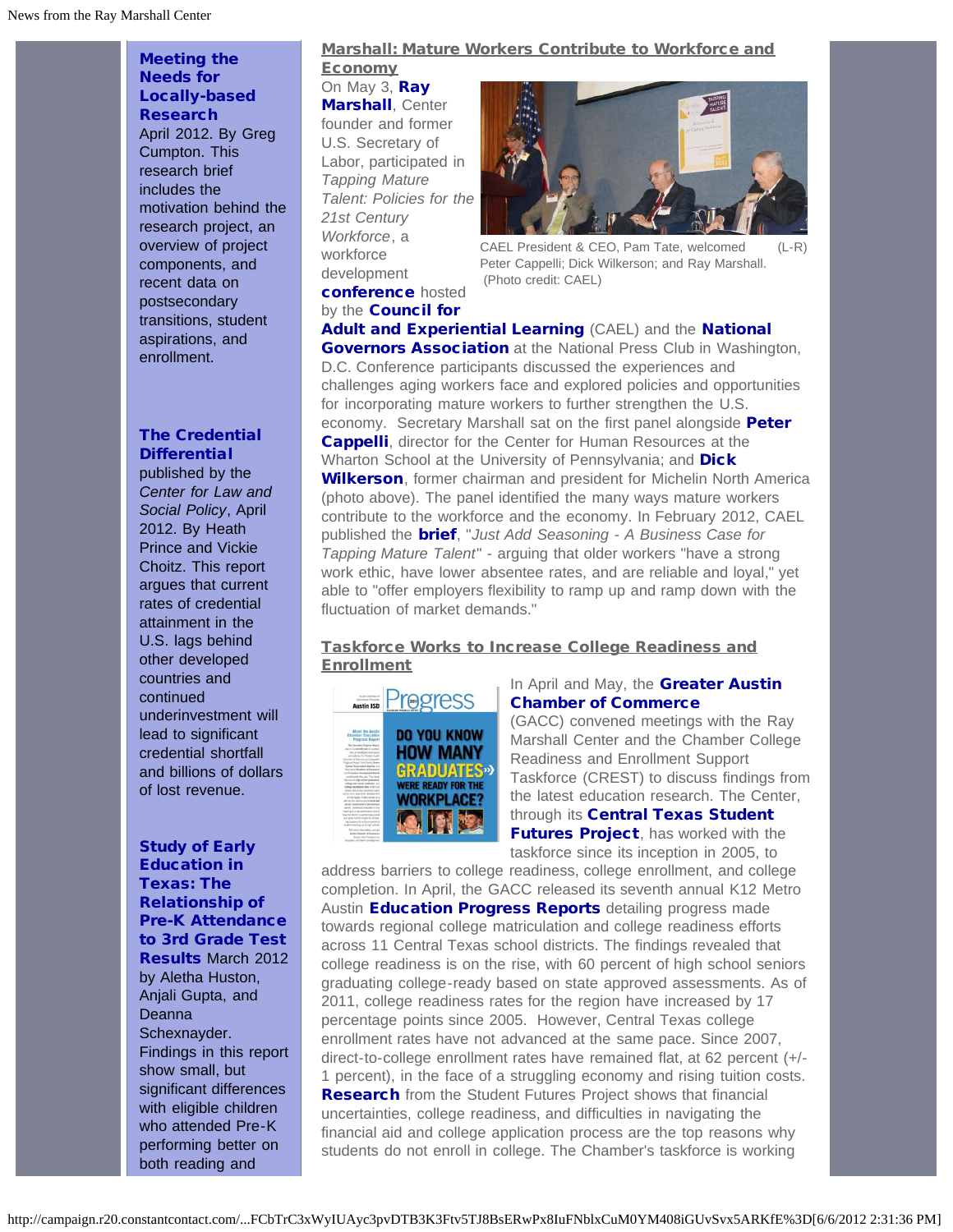math third-grade standardized tests.

### [Findings from the](http://r20.rs6.net/tn.jsp?e=001v6ZMKIMt8gVK_kg3IX5KIfTyhPD-ERbdri3pJ-bXQr0lPfb8JzyKAkSYbnPvljvcNkbnrbd7rXhhB4GFmeDF8-oQD6_b8LUrJqjKEUqU0fuyVZ8GE3h7iP4Kxph0Kx4hJBFKHAFolQODhBR6qMUBFwMcvy_fcbPJF_TWH3V563A5tjZXfO8_1HdPlFSMXXe907hfAf5lOiDuok6uEaIAvQ==) [2011 Senior](http://r20.rs6.net/tn.jsp?e=001v6ZMKIMt8gVK_kg3IX5KIfTyhPD-ERbdri3pJ-bXQr0lPfb8JzyKAkSYbnPvljvcNkbnrbd7rXhhB4GFmeDF8-oQD6_b8LUrJqjKEUqU0fuyVZ8GE3h7iP4Kxph0Kx4hJBFKHAFolQODhBR6qMUBFwMcvy_fcbPJF_TWH3V563A5tjZXfO8_1HdPlFSMXXe907hfAf5lOiDuok6uEaIAvQ==) **[Surveys](http://r20.rs6.net/tn.jsp?e=001v6ZMKIMt8gVK_kg3IX5KIfTyhPD-ERbdri3pJ-bXQr0lPfb8JzyKAkSYbnPvljvcNkbnrbd7rXhhB4GFmeDF8-oQD6_b8LUrJqjKEUqU0fuyVZ8GE3h7iP4Kxph0Kx4hJBFKHAFolQODhBR6qMUBFwMcvy_fcbPJF_TWH3V563A5tjZXfO8_1HdPlFSMXXe907hfAf5lOiDuok6uEaIAvQ==) February** 2012. By Garry Davis and Greg Cumpton This report presents findings from the Central Texas high school senior survey conducted in the spring 2011.

# <span id="page-2-0"></span>Upcoming Events

[June 6-8: Ascend](http://r20.rs6.net/tn.jsp?e=001v6ZMKIMt8gUIT7IInCPINY4J2cm6menEnECILTxsWdVVLeSqRJ8ECn2q5gjUJTouaWZCpdv9jRsYrk8zKzQXTDHVBNLjvHvnSDeoeEwEsFGQUovM3VLhRvaqIZ3RJXPmmuR9mvDef3xn_8U1x6hd8-p92mBEgUkqJ3Y9MOB6LUc1Hkjtqmxsxg==) [Fellows](http://r20.rs6.net/tn.jsp?e=001v6ZMKIMt8gUIT7IInCPINY4J2cm6menEnECILTxsWdVVLeSqRJ8ECn2q5gjUJTouaWZCpdv9jRsYrk8zKzQXTDHVBNLjvHvnSDeoeEwEsFGQUovM3VLhRvaqIZ3RJXPmmuR9mvDef3xn_8U1x6hd8-p92mBEgUkqJ3Y9MOB6LUc1Hkjtqmxsxg==) [Forum,](http://r20.rs6.net/tn.jsp?e=001v6ZMKIMt8gUIT7IInCPINY4J2cm6menEnECILTxsWdVVLeSqRJ8ECn2q5gjUJTouaWZCpdv9jRsYrk8zKzQXTDHVBNLjvHvnSDeoeEwEsFGQUovM3VLhRvaqIZ3RJXPmmuR9mvDef3xn_8U1x6hd8-p92mBEgUkqJ3Y9MOB6LUc1Hkjtqmxsxg==) Wye, MD. The Aspen Institute is convening the second of four Fellows Forum at its Wye, MD campus.

June 13- 15: [Texas](http://r20.rs6.net/tn.jsp?e=001v6ZMKIMt8gWInpWV7QPNzRaBumQu8HjEbN1gcuQmti04B4smYGufiawIamPuuGBvbL-GX69zvuM6oMEw0CDc7af5v-oK7NQOwAuE7ukv0xeVWKTRufBp2sjdXZsWHP9Jg09tXTPppDCH0KQkRqXbSHuum9cVSkNZ2YK2imu55P8=) [Association of](http://r20.rs6.net/tn.jsp?e=001v6ZMKIMt8gWInpWV7QPNzRaBumQu8HjEbN1gcuQmti04B4smYGufiawIamPuuGBvbL-GX69zvuM6oMEw0CDc7af5v-oK7NQOwAuE7ukv0xeVWKTRufBp2sjdXZsWHP9Jg09tXTPppDCH0KQkRqXbSHuum9cVSkNZ2YK2imu55P8=) **[Secondary](http://r20.rs6.net/tn.jsp?e=001v6ZMKIMt8gWInpWV7QPNzRaBumQu8HjEbN1gcuQmti04B4smYGufiawIamPuuGBvbL-GX69zvuM6oMEw0CDc7af5v-oK7NQOwAuE7ukv0xeVWKTRufBp2sjdXZsWHP9Jg09tXTPppDCH0KQkRqXbSHuum9cVSkNZ2YK2imu55P8=)** [School Principals](http://r20.rs6.net/tn.jsp?e=001v6ZMKIMt8gWInpWV7QPNzRaBumQu8HjEbN1gcuQmti04B4smYGufiawIamPuuGBvbL-GX69zvuM6oMEw0CDc7af5v-oK7NQOwAuE7ukv0xeVWKTRufBp2sjdXZsWHP9Jg09tXTPppDCH0KQkRqXbSHuum9cVSkNZ2YK2imu55P8=) [\(TASSP\) 2012](http://r20.rs6.net/tn.jsp?e=001v6ZMKIMt8gWInpWV7QPNzRaBumQu8HjEbN1gcuQmti04B4smYGufiawIamPuuGBvbL-GX69zvuM6oMEw0CDc7af5v-oK7NQOwAuE7ukv0xeVWKTRufBp2sjdXZsWHP9Jg09tXTPppDCH0KQkRqXbSHuum9cVSkNZ2YK2imu55P8=) **[Summer](http://r20.rs6.net/tn.jsp?e=001v6ZMKIMt8gWInpWV7QPNzRaBumQu8HjEbN1gcuQmti04B4smYGufiawIamPuuGBvbL-GX69zvuM6oMEw0CDc7af5v-oK7NQOwAuE7ukv0xeVWKTRufBp2sjdXZsWHP9Jg09tXTPppDCH0KQkRqXbSHuum9cVSkNZ2YK2imu55P8=)** 

[Workshop](http://r20.rs6.net/tn.jsp?e=001v6ZMKIMt8gWInpWV7QPNzRaBumQu8HjEbN1gcuQmti04B4smYGufiawIamPuuGBvbL-GX69zvuM6oMEw0CDc7af5v-oK7NQOwAuE7ukv0xeVWKTRufBp2sjdXZsWHP9Jg09tXTPppDCH0KQkRqXbSHuum9cVSkNZ2YK2imu55P8=), Austin, TX. Researchers will present Student Futures Project (SFP) research findings and discussing how SFP data is used by districts/campuses in the region.

### [June 28:](http://r20.rs6.net/tn.jsp?e=001v6ZMKIMt8gX9gXaHStwp-vc7Kd2H9lj_iYRMzXQeOMuA7vh6Gwq7p2F19IgyD3hnqM0eednyd84CjjhfxsvX7av40wW6O50FVXcPVU45dhumFiMgOJXpRmtKQzWKZ-WYTALB30C5Q3gIjDiITXWmEV9HX_HQHH-TE78BeXuG7tt_AuKDT09Yaw==) [Ohio](http://r20.rs6.net/tn.jsp?e=001v6ZMKIMt8gX9gXaHStwp-vc7Kd2H9lj_iYRMzXQeOMuA7vh6Gwq7p2F19IgyD3hnqM0eednyd84CjjhfxsvX7av40wW6O50FVXcPVU45dhumFiMgOJXpRmtKQzWKZ-WYTALB30C5Q3gIjDiITXWmEV9HX_HQHH-TE78BeXuG7tt_AuKDT09Yaw==) **[Education](http://r20.rs6.net/tn.jsp?e=001v6ZMKIMt8gX9gXaHStwp-vc7Kd2H9lj_iYRMzXQeOMuA7vh6Gwq7p2F19IgyD3hnqM0eednyd84CjjhfxsvX7av40wW6O50FVXcPVU45dhumFiMgOJXpRmtKQzWKZ-WYTALB30C5Q3gIjDiITXWmEV9HX_HQHH-TE78BeXuG7tt_AuKDT09Yaw==)** [Research Center](http://r20.rs6.net/tn.jsp?e=001v6ZMKIMt8gX9gXaHStwp-vc7Kd2H9lj_iYRMzXQeOMuA7vh6Gwq7p2F19IgyD3hnqM0eednyd84CjjhfxsvX7av40wW6O50FVXcPVU45dhumFiMgOJXpRmtKQzWKZ-WYTALB30C5Q3gIjDiITXWmEV9HX_HQHH-TE78BeXuG7tt_AuKDT09Yaw==) [Conference,](http://r20.rs6.net/tn.jsp?e=001v6ZMKIMt8gX9gXaHStwp-vc7Kd2H9lj_iYRMzXQeOMuA7vh6Gwq7p2F19IgyD3hnqM0eednyd84CjjhfxsvX7av40wW6O50FVXcPVU45dhumFiMgOJXpRmtKQzWKZ-WYTALB30C5Q3gIjDiITXWmEV9HX_HQHH-TE78BeXuG7tt_AuKDT09Yaw==)

Columbus, OH. Chris King will deliver the keynote presentation.

on implementing new data driven strategies to combat the leveling trend in college matriculation and aims to achieve a 70 percent directto-college enrollment rate in Central Texas by 2015.

### New Dashboard Calculates ROI of Postsecondary **Attainment**

On April 26, the **[Center for](http://r20.rs6.net/tn.jsp?e=001v6ZMKIMt8gUJ9YyH8yCbNNZEBi9Tf_BKoNPSkQFzMEaOtRaPkKyWRaQCYxe2sBUK2B_XwPgSv-Uh8j5yH3uW5SoYqH7i8ODWMlsC-mTU7j8=)** [Law and Social](http://r20.rs6.net/tn.jsp?e=001v6ZMKIMt8gUJ9YyH8yCbNNZEBi9Tf_BKoNPSkQFzMEaOtRaPkKyWRaQCYxe2sBUK2B_XwPgSv-Uh8j5yH3uW5SoYqH7i8ODWMlsC-mTU7j8=) [Policy](http://r20.rs6.net/tn.jsp?e=001v6ZMKIMt8gUJ9YyH8yCbNNZEBi9Tf_BKoNPSkQFzMEaOtRaPkKyWRaQCYxe2sBUK2B_XwPgSv-Uh8j5yH3uW5SoYqH7i8ODWMlsC-mTU7j8=) (CLASP) and the **[National Center for](http://r20.rs6.net/tn.jsp?e=001v6ZMKIMt8gXVXUkjhMuwOpuLL7lig1zOEZCMw_PVWmmgu4YxX0vDAw-ODemEGI3NF2MM7xxD78bo99kIIxvhHCn9p12wj1oDyW3umG4O7yPCQSS8YJON3Q==)** [Higher Education](http://r20.rs6.net/tn.jsp?e=001v6ZMKIMt8gXVXUkjhMuwOpuLL7lig1zOEZCMw_PVWmmgu4YxX0vDAw-ODemEGI3NF2MM7xxD78bo99kIIxvhHCn9p12wj1oDyW3umG4O7yPCQSS8YJON3Q==) [Management](http://r20.rs6.net/tn.jsp?e=001v6ZMKIMt8gXVXUkjhMuwOpuLL7lig1zOEZCMw_PVWmmgu4YxX0vDAw-ODemEGI3NF2MM7xxD78bo99kIIxvhHCn9p12wj1oDyW3umG4O7yPCQSS8YJON3Q==) [Systems](http://r20.rs6.net/tn.jsp?e=001v6ZMKIMt8gXVXUkjhMuwOpuLL7lig1zOEZCMw_PVWmmgu4YxX0vDAw-ODemEGI3NF2MM7xxD78bo99kIIxvhHCn9p12wj1oDyW3umG4O7yPCQSS8YJON3Q==) (NCHEMS) released the **[Return on](http://r20.rs6.net/tn.jsp?e=001v6ZMKIMt8gXrTx4mROFuTwYsO9r1HXpTYHKwGoKHwaMXZN8AWie11e4ja4375nIdhEX83wjWIAPpiBftvcuoqIY3JOd2RcAe8YV0_m4hrDHmASQ3-7NvtGb6_YV8ajvY95a7SC8PhpWhocZZBmSPaso1MJG-dtwQXw5-CA40SIsfPzDxocTXCgDOxoX8UmefQMJL-mppHE5rt-CUQp9GCg==)** [Investment \(ROI\)](http://r20.rs6.net/tn.jsp?e=001v6ZMKIMt8gXrTx4mROFuTwYsO9r1HXpTYHKwGoKHwaMXZN8AWie11e4ja4375nIdhEX83wjWIAPpiBftvcuoqIY3JOd2RcAe8YV0_m4hrDHmASQ3-7NvtGb6_YV8ajvY95a7SC8PhpWhocZZBmSPaso1MJG-dtwQXw5-CA40SIsfPzDxocTXCgDOxoX8UmefQMJL-mppHE5rt-CUQp9GCg==) [dashboard](http://r20.rs6.net/tn.jsp?e=001v6ZMKIMt8gXrTx4mROFuTwYsO9r1HXpTYHKwGoKHwaMXZN8AWie11e4ja4375nIdhEX83wjWIAPpiBftvcuoqIY3JOd2RcAe8YV0_m4hrDHmASQ3-7NvtGb6_YV8ajvY95a7SC8PhpWhocZZBmSPaso1MJG-dtwQXw5-CA40SIsfPzDxocTXCgDOxoX8UmefQMJL-mppHE5rt-CUQp9GCg==), an interactive tool for understanding

postsecondary data and trends



State ROI Dashboard (www.clasp.org)

in the nation and within states. Individual state dashboards show how a state compares with the performance of the top three states. State fact sheets provide short- and long-term ROI projections for maintaining the status quo investments in postsecondary education attainment against increasing investments. CLASP released the ROI tool

in conjunction with a the report, [The Credential Differential](http://r20.rs6.net/tn.jsp?e=001v6ZMKIMt8gWKidFkvNFprjjBwWe2FFN7n0e-CsY_MAxerV5dHpLMYBh4eCO2xkpaPYFf8y0l3H6q7wuB7KtKg88h94sjUKx5j0k4mjXs-bSolCY8Fp1iJjQT8tnKpKvidfQigbgG_sWHx6fIfwwe6V_EK5tdSxIU2uR09PsJTVWp_RUwG2E_T1_8OduPPoicA9-PrvxvCd5h1_eI6PtEvA==), co-authored by [Heath Prince](http://r20.rs6.net/tn.jsp?e=001v6ZMKIMt8gX0GK7I8SZTQ4cbBour0SORCCGugrv0GW3MBRGyPxSBJYkJ_jgBx3x8At7PwPdElK-WlcN7r-QxCLUjC5Y2qmfs3xJEoJLG3ncNOHJFRP6MT95p99cEFiqqYyObp97kYY0JbsvKLJFjCVsed6UAL6OHrHq0sShtQXlRUVa-7TpFJode9gr6pSBCZlGtDOBxmx45jkKuWOEa6w==), recently named associate director and research scientist at the Ray Marshall Center, and [Vickie Choitz](http://r20.rs6.net/tn.jsp?e=001v6ZMKIMt8gUzcvIlNMpUDI06LRMSmWsfz8lhx9MfEtod1WEbxnxLn5qOFK0HPEVqev14QxAFpAEy0Bxob2yLDYH-i_wIEi0EHnrF-Ebr_gWEQnNpMmWTO7WAvJQsGeR6mfawrgUke58_97Bv0S13KQ==), CLASP senior policy analyst. The report makes the case that underinvestment in credential attainment in the United States is diminishing the U.S.'s global competitive edge and will lead to billions of dollars in lost revenue and increased public expenditures. Prince and Choitz call on policymakers at all levels to reverse the trend of disinvestment and to make strategic choices to increase postsecondary credential attainment.

### County Officials Receive Update on Workforce Investment **Research**

On March 27, Center researchers presented **[research findings](http://r20.rs6.net/tn.jsp?e=001v6ZMKIMt8gV23wHUVTAv26oftc8gvvpvLpZjh0-1P7rLbQjhwYQQ85tZ6tsfu2L8BPevOWGQZTjEwa3bETIOu_zsLea-g_ixQT4FdxnMDsd72_m6TnVGdRxWYB45X4UdpA3-5_58uWlcm_ZpZ1qpFiPGc-MYkMRQ55quaqzfdNepEr7bxzB1qOkooupbZy_LXADP9CtR7SM=)** from evaluations of both short- and longer-term workforce investment programs to members of the Travis County Commissioners Court. Short-term workforce development programs offer adult basic education and occupational skills development for a period of 6 weeks up to 9 months. Longer-term training programs generally extend over several years and can include postsecondary education and credential attainment in high-growth, high-wage potential sectors. Researchers conducted an outcomes evaluation and impact analysis for each type of program. Short-term workforce investments showed the largest outcomes in the immediate post-service period but did not typically change the participants' earnings trajectories over time.

Researchers evaluated the longer term programs provided by [Capital IDEA](http://r20.rs6.net/tn.jsp?e=001v6ZMKIMt8gXDAmIxNlx0W9GgV0ZCG-VVyAWjwEZFouk_Cnon8HlchQ34hVdqA8r02mWn_uzGakCORFWsEg25HP7m2KOtv-OfVC7m9f2pcNkCY6u-gcK0pA==), a local workforce intermediary, and found that longer-term training significantly improved participants' employment and earnings over time. Furthermore, an **[analysis](http://r20.rs6.net/tn.jsp?e=001v6ZMKIMt8gVkW2J0Ps5lHvEj_SKYpalFLuWXoe7hWYLXX7lmf49sMHYElLlFF2d7Vy8I8wteKH_S2WRqGeHsmwxgW-UkwwiDSLNMDk8wqemIJj_Skd17UJI_9w7EawUUTKlht7r29tDvTxTBvOlp55EKOTS-aGmpbvHb32p-W0Gab0eZmWsCJGGVkZwg0U_rIYE_lcRB0jo=)** of the return-on-investment of Capital